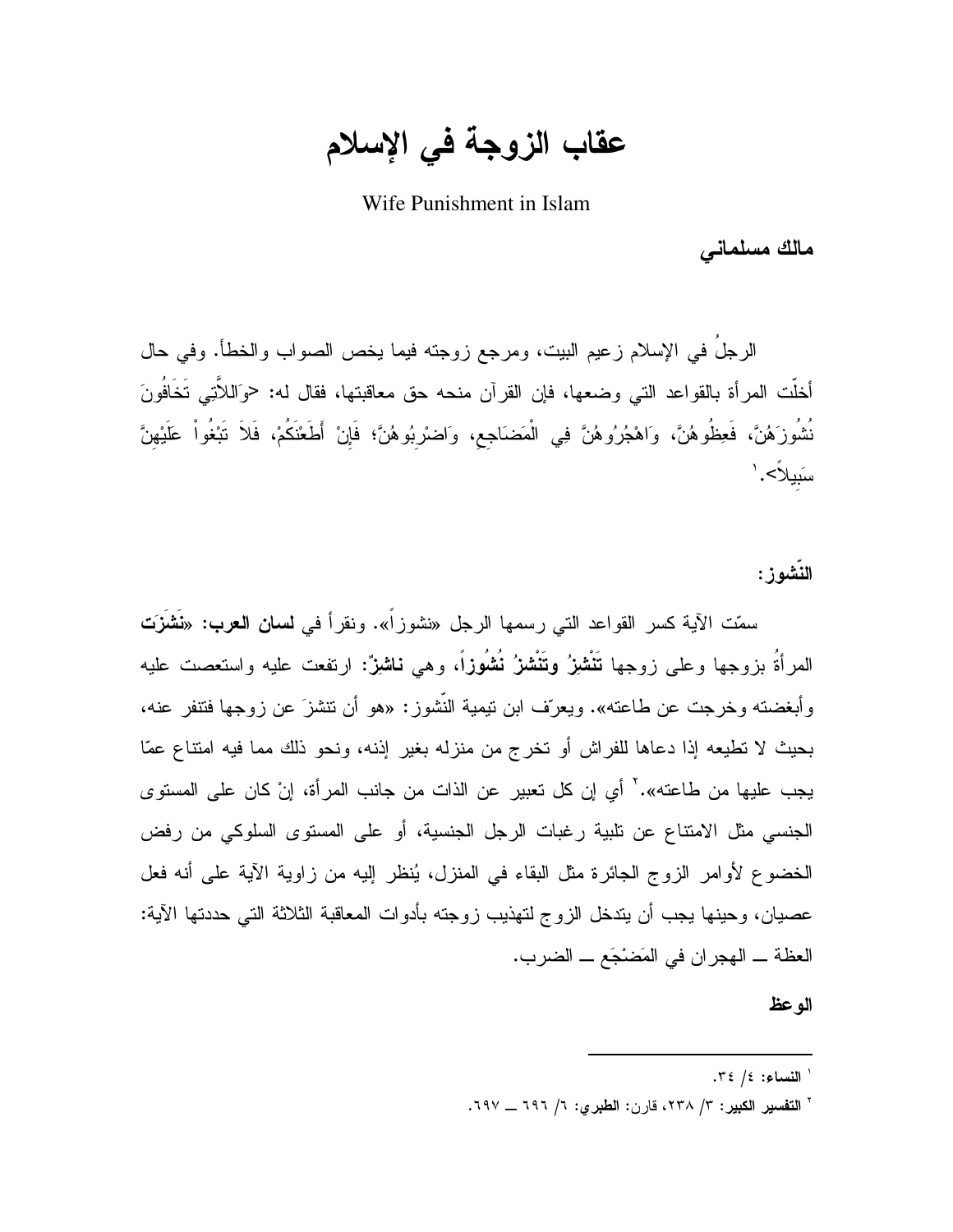في البدء يذكِّر الرجلَ المر أةَ بحقوقه التي منحته اياه الشريعة، فيقول لها على سبيل المثال: «انقى الله! فإن لـي عليك حقاً، وارجعي عما أنت عليه، واعلمي أن طاعتي فرض عليك»." فإن لم تستجب للو عظ، ينتقل الرجل إلى المستوى الثاني من العقاب.

## الهجران

نتتوع أقوال العلماء حول المستوى الثاني من العقاب (الهجران). ولدينا الأقوال النالية عن معنے حواهْجُرُوهُنَّ>:

- ١. الامتناع عن ممارسة الجنس معها، وعدم محادثتها؛<sup>؛</sup> ٢. عدم النكلم معها من غير ٍ أن يترك الرجل ممارسة الجنس، ْ لأن الجنس حقِّ له. وقيل على لسان ابن عباس: «يَهْجُرُها بلسانِه، ويُغْلِظُ لها بالقول، لا يَدَعُ جماعَها».'
- ٣. نقييد الزوجة واغتصابها، وهو رأى اختاره الطبري في تفسيره.٬ وللبرهنة على صحة نأويله بستعرض الطبري معاني مفردة «ا**لـهجر**» في المعجم العربـي، ويشير إلـي أحد هذه المعاني هو: هجْرُ البعيرِ، إذا رَبَطه صاحبُه بالـهجَارِ، والـهجَارُ حبلٌ يُربَطُ فـي يد البعير في أحد الجانبيْن.^ ويضيف الطبري:

«فأُولىي الأقوال بالصواب في ذلك أن يكونَ [قولُ الآية] حوَاهْجُرُوهُنَّ> مُوَجَّهاً معناه إلى معنى الرَّبْطِ بالهجار ، على ما ذكرنا من قيل العرب للبعيرِ إذا ربَطه صاحبُه بحبلٍ على ما وَ صَفِنا».

- " الرازى: ١٠/ ٩٣. <sup>؛</sup> الطبرى: ٦/ ٧٠١؛ ابن كثير: ٤/ ٢٥؛ أحكام القرآن: ١/ ٥٣٣. ° الطيري: ٦/ ٠٢.٧. أ الطبري: ٦/ ٢٠٤؛ قارن: القرطبي: ٦/ ٢٨٤، الدر المنثور: ٤/ ٤٠٣.
	- √ القرطبي: ٦/ ٢٨٥.
	- ^ الطيرى: ٦/ ٧٠٥.
	- <sup>۹</sup> الطبري: ۱/ ۰۷۰۷.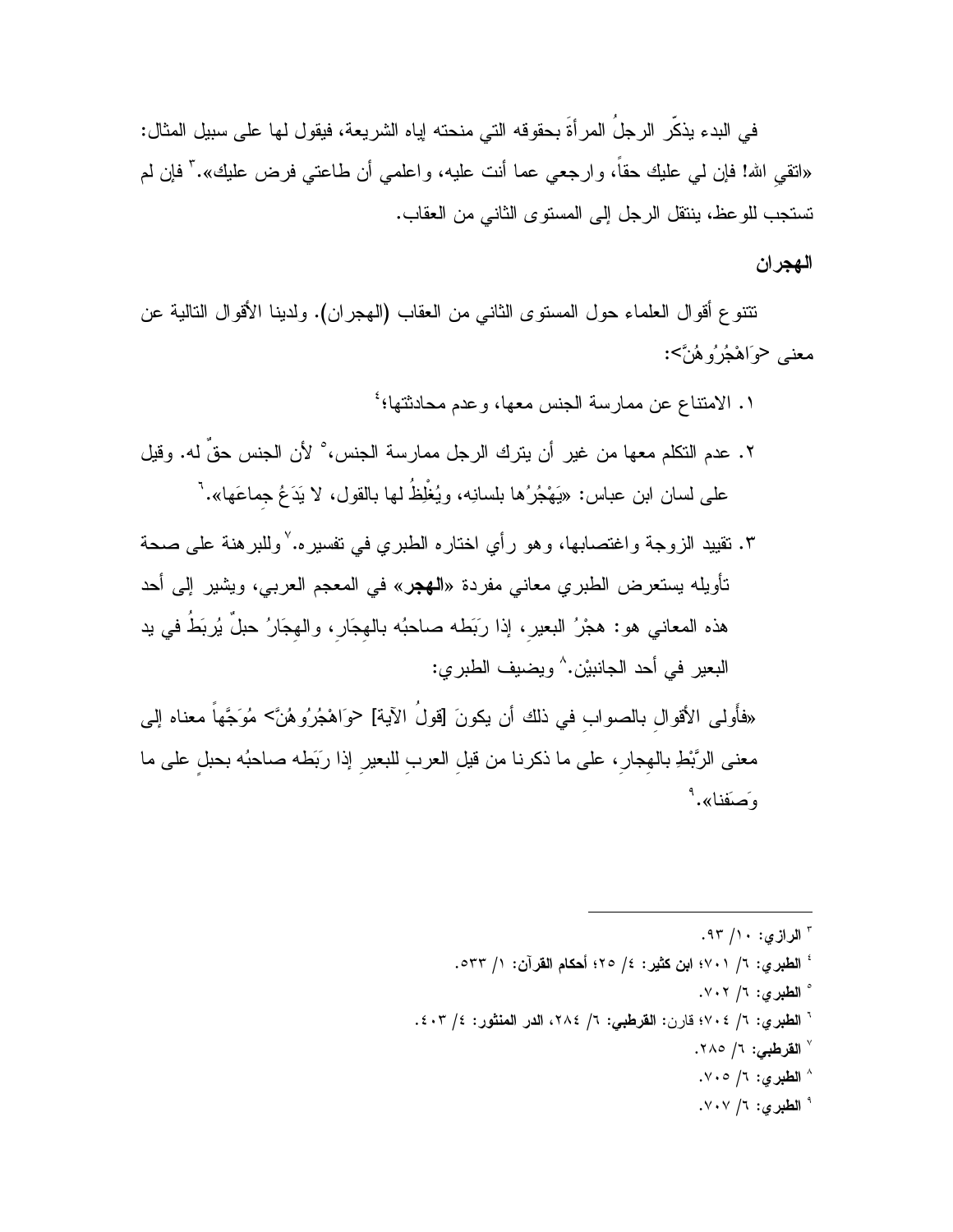ويلقى هذا النأويل نأييداً من جانب مجموعة واسعة من العلماء، الذين قالوا إن معنى حوَاهْجُرُوهُنَّ> «أكرهوهنَ على الجماع واربطوهن، من هجر البعير إذا شدَّه بالهجَار». `` الضرب

على الرجل أن يبث الرعب في نفس المرأة، وفق القول المحمديّ: «علَّق سوطك حيث بر اه أهلك».'' ويلخص مفسرٌ قواعد العقاب:

«الضَّرْبِ الْخَفِيفِ كاللَّطْمَةِ وَكَاللُّكْزِةِ، ونحوها مما يشعر بالاحتقارِ ، وإسقاط الحرمة، ثم الضَّرب بالسَّوط والقضَّيب اللَّيْن ونحوها مما يحصل به الألم والإنكاء، ولا يحصل عنه هشم، ولا إراقة دم، فإنْ لم يفدْ شيءٌ من ذلك ربطها بالهجَارٍ، وهو الحبل، وأكرهها على الوَطْءِ، لأن ذلك حقه». ``

عندما نحلل هذا التعريف، نجد:

- ١. إن الضرب يهدف إلى تحطيم كرامة المرأة، وإشعارها أنها كائن دوني لا كرامة له («الاحتقار ، وإسقاط الحرمة»)، تمهيداً لأحكام السيطرة النفسية عليها؛
- ٢. الهدف المبتغى من الضرب هو الاغتصاب («و أكر هها على الوَطَّء، لأن ذلك حقه»). والإكراه على الجنس بالضرب أكده ابن عباس، الذي قال إن للرجل الحق بأن يستمر بضرب زوجته «حتى تُطِيعَه في المضَاجع»؛"'
- ٣. إن فشل الضرب في إجبار الزوجة على الجنس، يقوم الزوج بربط زوجته واغتصابها.
- ٤. نجد في التعريف مفردة «الوَطُّء»، وهي مفردة متداولة في كتب اللغة وفي مصادر الفقه، فيقال: «وَطِئَ المرأةَ يطوُّها: نكَحَها». و «الوَطْعُ في الأصل: الدَّوس بالقَدَم».''
	- `` الزمخشري: ۲/ ۷۰.
	- `` الزمخشري: ۲/ ۷۰.
	- <sup>١٢</sup> البحر المحيط: ٢/ ٢٥٢.
		- ۱۳ الطيري: ۷/ ۰۹/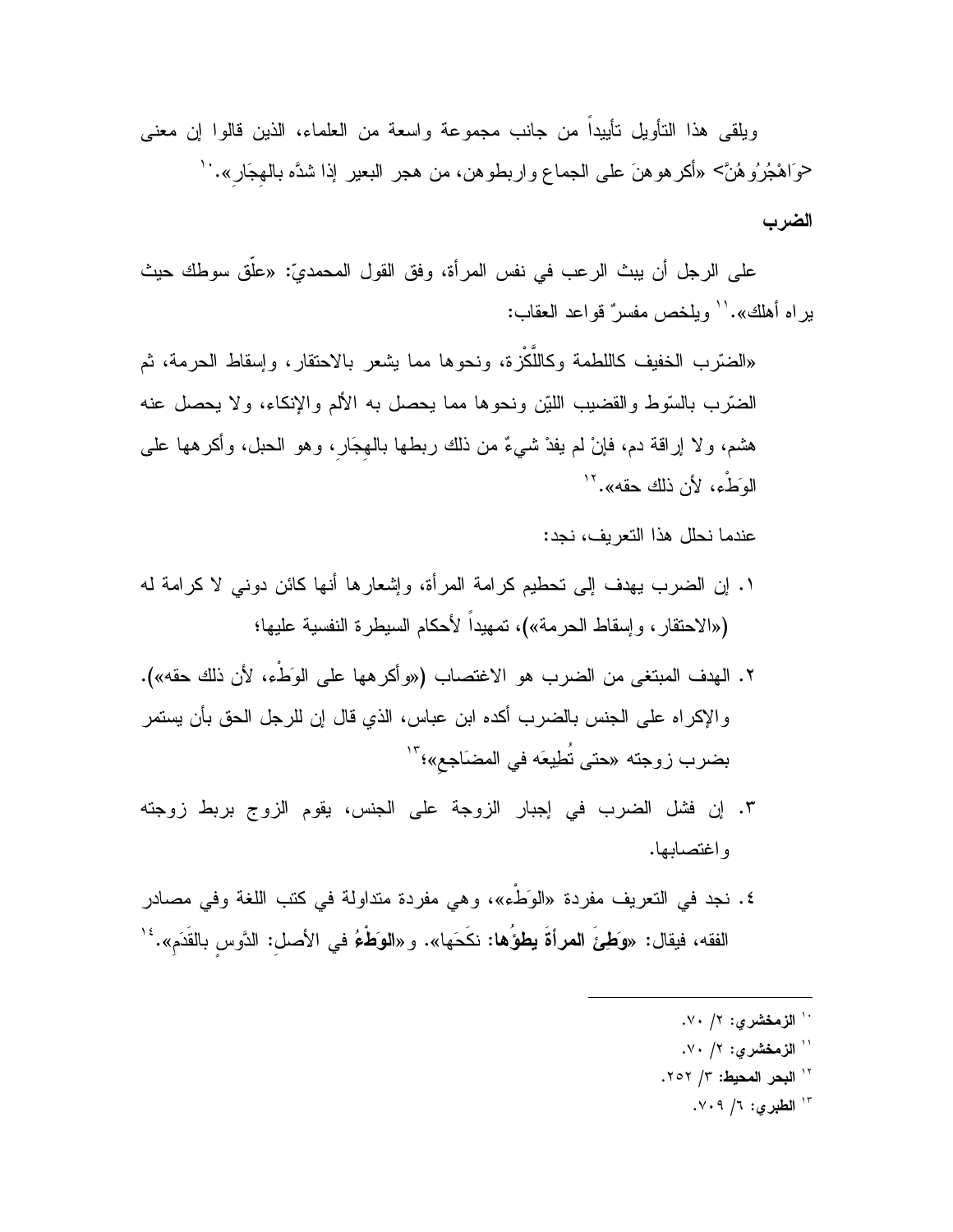ونعكس هذه المفردة نصور هذا المجتمع للجنس، حيث يُنظر إلى الممارسة الجنسية علَّمِي أنها فعل بطأ الرجل جسد المرأة. وتعبَّر هذه المفردة عن رغبات عنف وعن نزوع لتحقيق إشباع سادي.

الآية القرآنية لا تحدد كيفية وحدود الضرب، لكن الشارحين يقولون إن محمداً شرط أن يكون الضربُ: «ضَرَبْاً غيرَ مُبَرِّح». ۚ وأما كيف فُهم هذا الضرب «غير مُبَرِّح»، فهو:

١. كاللَّكْز ة ونحو ها؛ `` ٢. ألا يكون على الوجه؟'' ٣. ألا بكسر لها عظماً؛ ١٠ ٤. يجوز للرجل أن يستخدم أدوات مثل السِّوَاك،'' أو «بالشَّرَاكِ [شريط الحذاء] ونَدُو مِ». ``

الضرب بنال المرأة على كل تصرف بكرهه الزوج أو على أي فعل بِثيرٍ غضبه.'' ولا يحق لأحد أن يلوم الزوج على ما يقترفه بحق زوجته، فذات مرة ضرب عمر بن الخطاب زوجةً له، فسمع لوماً، فقال محمد: «لا يُسألُ الرجلُ فِيمَ ضَرَبَ أهلَّهُ».'' وفي مناسبة أخرى قال عمرُ لرجل إن محمداً قال: «لا تسألْ الرجلَ فيمَ ضرب امرأته».''` ولهذا، فإن أبا بكر ، لم ينبس ببنت شفة حينما كانت ابنته أسماء تتعرض للضرب من جانب زوجها، إذْ وصفت أسماء زوجها

> <sup>16</sup> لسان العرب، مادة وطأ. <sup>10</sup> الطبرى: ٦/ ٧٠٩ \_ ٧١٠. <sup>۱۰</sup> ا**لقرطب***ی:* **۱/ ۲۸**۰. <sup>۱۷</sup> الطبري: ۱/ ۰۸. <sup>۱۸</sup> الطبری: ۱/ ۷۱۱. <sup>١٩</sup> الطبري: ٦/ ٢١١ \_ ٧١٢. `` الثعالبي: ٢/ ٢٣٠. <sup>۱٬</sup> القرطبي: ٦/ ٢٨٦. <sup>71</sup> القرطبي: ٦/ ٢٨٧، الدر المنثور: ٤/ ٤٠٦. <sup>۲۳</sup> این کثیر : ۶/ ۲۹.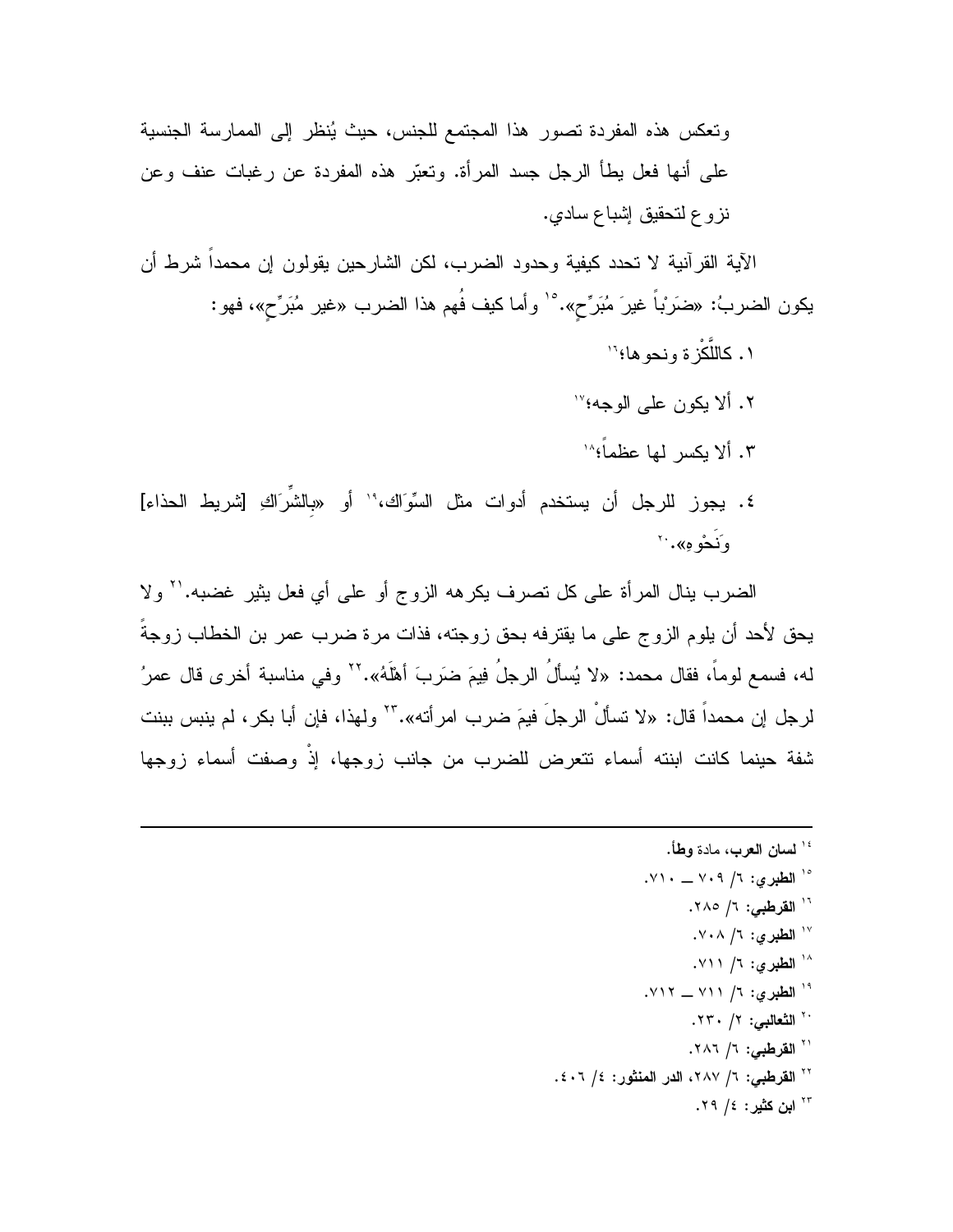بالكلمات التالية: «إذا غضب [الزِّبير بن العوِّلم] على إحدانا ضربها بعود المشجب حتى يكسر ه عليها». ٢٤ وذات مرة اشتد غضبه عليها وعلى ضرّ ة لمها، فقام بـ «عقد شعر واحدة بالأخرى، ثم ضربهما ضرباً شديداً».°′ وذات مرة جاء عمر بن الخطاب محمداً، وقال له إن نساء المهاجرين صرن أكثر جراءة في المدينة منهن في مكة، فأذن محمد في ضربهن، وليلتها ضُربت الكثيرات، وقيل إن سبعين امرأة جاءت زوجات محمد يشكون أزواجهن.''

ما زال الأدب الإسلامي الحديث والمعاصر يقدّر قيمة الضرب عالياً فى حلّ الخلافات الزوجية، وينظر إلى نتائجة «التربوية» بعين الرضبي، وهذه أمثلة:

المثال الأولى ـــ من «تفسير المنار» لمحمد عبده، أحد رواد النهضبة العربية (!):

«يستكبر بعض مقلدة الإفرنج في أدابهم منا مشرعية ضرب المرأة الناشز لا يستكبرون أنْ نتشز ونترفع عليه فتجعله وهو رئيس البيت مرؤساً بل محتقراً، ونصر على نشوزها حتى لا نلين لوعظه ونصحه، ولا نبالي بإعراضه وهجره، ولا أدري بمَ يعالجون هؤلاء النواشز وبمَ يشيرون على أزواجهن أن يعاملوهن […] فأى فساد يقع في الأرض إذا أبيح للرجل النقيِّ الفاضل أن يخفض من صلف إحداهن [… و] من نشز غرورها بسواك يضرب به يدها، أو كف يهوى بها على رقبتها؟ إن كان يثقل على طباعهم إباحة هذا فليعلموا أن طباعهم رِقَّت حتى انقطعت وأن كثيراً كثيراً من أئمتهم الإفرنح يضربون نساءهم العالمات المهذبات، الكاسيات العاريات، المائلات المميلات، فعل هذا حكماؤهم وعلماؤهم، وملوكهم وأمراؤهم، فهو ضرورة لا يستغنى عنها الغالون في نكريم أولئك النساء المتعلمات، فكيف تستنكر إباحته للضرورة في دين عام للبدو والحضر، من جميع أصناف البشر».<sup>٢٧</sup>

**النموذج الثاني** ـــ من معاصر بورد حرفيا كلمات «رائد النتوير»:

- <sup>٢٤</sup> الزمخشري: ٢/ ٧١.
- <sup>70</sup> ال**بح**ر الم**يحط: ٣/ ٢٥٢.** قارن: القرطبي: ٦/ ٢٨٥؛ أحكام القرآن: ١/ ٥٣٣.
	- <sup>٢٦</sup> الرازي: ١٠/ ٩٣، قارن: اين كثير: ٤/ ٢٧ ــ ٢٨.

 $\sqrt{6}$  المنار: ٥/ ٧٤ \_ ٧٥.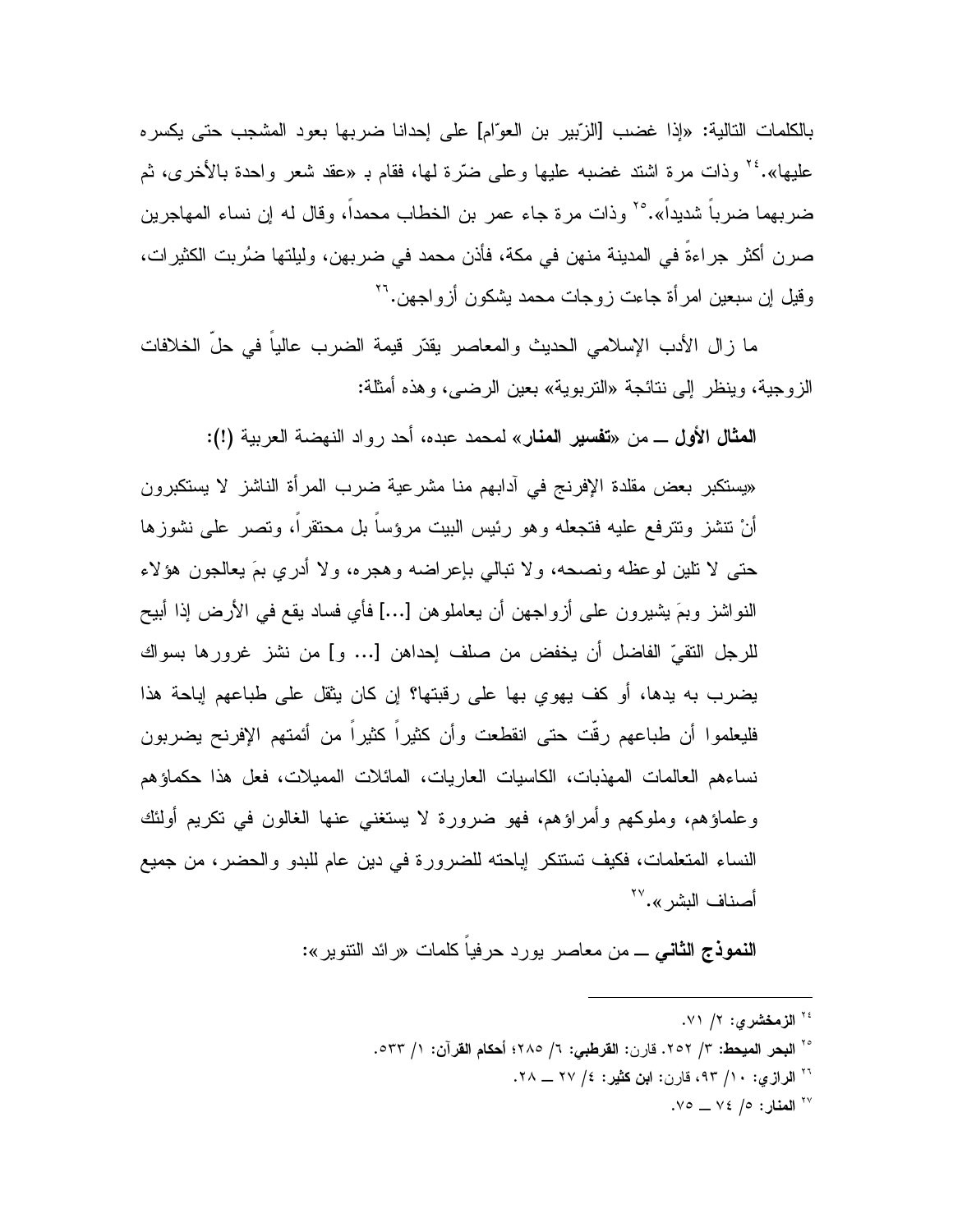«وقد يستعظم بعض من قلد الإفرنج من المسلمين مشروعية ضرب المرأة الناشز ولا يستعظمون أن نتشز ونترفع هي عليه فتجعله وهو الرئيس مرءوساً محتقراً ونصر ً على نشوز ها فلا نلين لو عظه ونصحه و لا نبالي بإعر اضه و هجر ه، فإن كان قد نقل ذلك عليهم فليعلموا أن الإفرنج أنفسهم بضربون نساءهم العالمات المهذبات، بل فعل هذا حكماؤهم وعلماؤهم وملوكهم وأمراؤهم، فهو ضرورة لا يستغنى عنها ولاسيما في دين عام للبدو والحضر من جميع أصناف البشر، وكيف يستنكر هذا والعقل والفطرة يدعوان إليه إذا فسدت الببيئة وغلبت الأخلاق الفاسدة، ولم يرَ الرجل مناصبًا منه ولا ترجع المرأة عن نشوزها الأبه».<sup>۲۸</sup>

**النموذج الثالث** ـــ لمحمد متولَّى الشعرواي، أكبر عالم مصرى حديث، والذي مارس نَأْثِيراً كبيراً على عقول المنلقين العرب:

«إن الضرب ليس علامة الكراهية، ولكنه قد يكون علامة حب، وأنه ما دام غير مبر ح فإنه يسبب ألماً بسيطاً، وأن الإنسان قد يلجأ إلى ضرب خفيف مع من يحب لأنه يحب مصلحته، ويهمه أمر ه.

والمرأة بطبيعتها نتفهم ذلك من زوجها، ونعرف أن غضبه عليها ومعاقبته لمها.. سرعان ما بتلاشى ويزول بزوال أسبابه، فتدوم ببنهما العِشرة وكأن شيئاً لم يكن».<sup>٢٩</sup>

في هامش كتاب: «الإ**سلام في قفص الاتهام**»، يورد المؤلف اقتباسا لعالم نفسي غربي يدعى G. A. Hadfield. لنقرأ هذا الاقتباس المنسوب لهذا العالم:

«غريز ة الخضو ع نقو ي أحياناً، فيجد صاحبها لذة في يكون مُتَسَلِّطاً عليه، ويحتمل لذلك الألم بغبطة، وهذه الغريزة شائعة بين النساء... والزوجة من هذا النوع نزداد إعجابا

<sup>٢٨</sup> المراغى: ٥/ ٢٩.

<sup>۲۹</sup> ا**لشعرو**اي، ۹۸.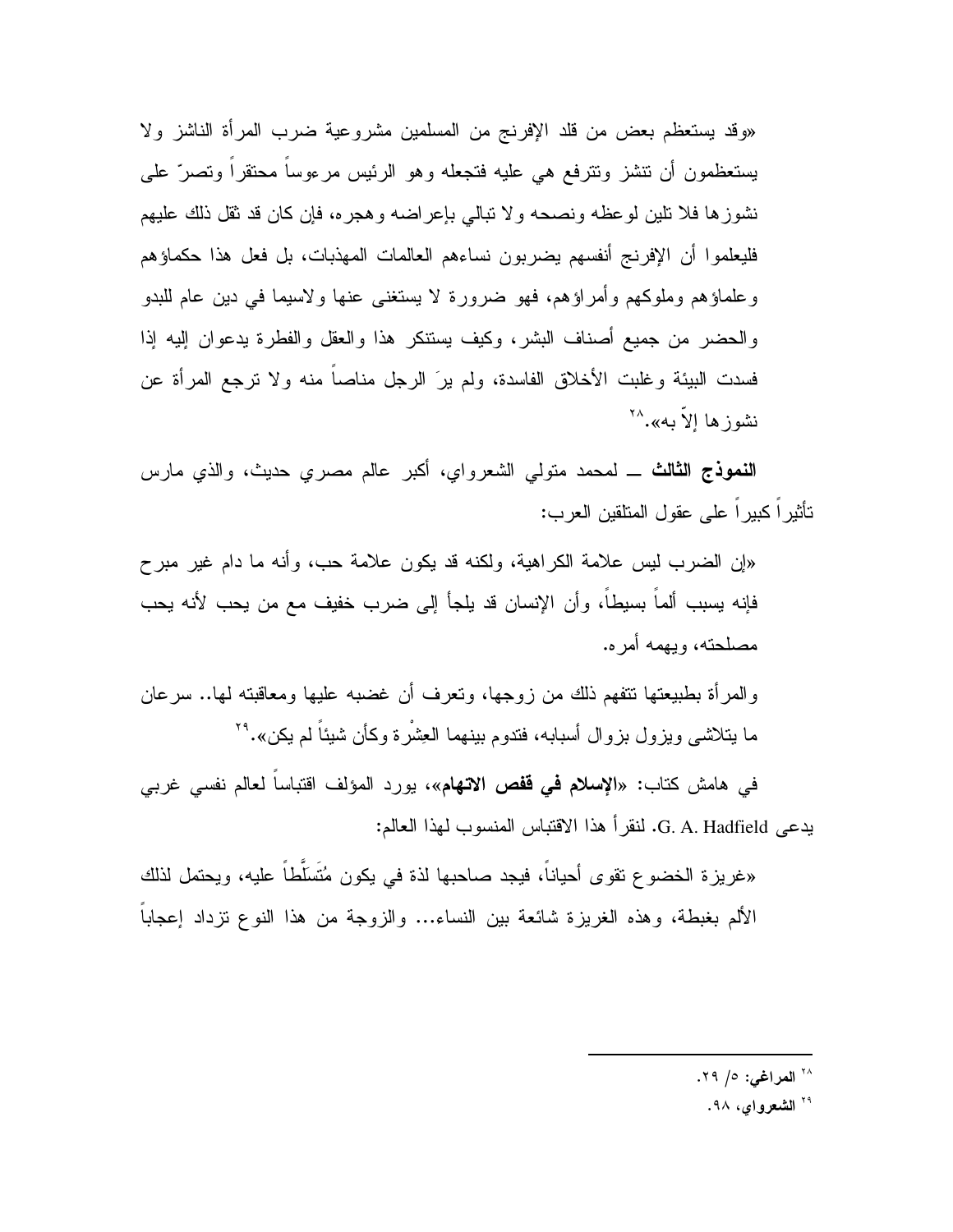بزوجها كلما ضربها وقسا عليها… و لا شيء يحزن بعض النساء مثل الزوج الذي يكون ر قبِقِ الحاشية دائماً، لا يثور أبداً على الر غم من تحديه».<sup>.٣</sup>

المؤلف الإسلامي لا يذكر لنا اسم المصدر (البحث أو الكتاب) الذي أخذ منه الاستشهاد، ولا يعرفنا بالعالم النفساني. وقد بحثنا عنه في «Google books»، ولم نجد هذا الاسم، وبكل الأحوال، سنسقط من حسابنا أن هذا نزييف من الكاتب الإسلامي، وسنفترض أن العالم النفساني الوارد ذكره شخصية حقيقية، فمن المحتمل أنه كان يتناول الشخصية المازوخية، بيد أن طريقة إيراد الاقتباس تجعل القارئ بظن أن الاقتباس بفيد أن المرأة تتشوق للكمات الرجل، وأن بعض النساء يصبن بالخيبة إن كان الزوج «رقيق الحاشية». وحاشا لله أن يخذل المسلم زوجته في أشو اقها الر و مانسبة!

المر أة دمية للجنس

للرجل في الإسلام السيادة المطلقة على زوجته، والعلاقة بينهما هي علاقة سيد وعبد، كما جاء في حديث محمدي: «لمو أَمَرْت أحداً أنْ يسجدَ لأحدٍ لأمَرِنتُ المر أةَ أنْ تُسجد لزوَجها»؛'" ولهذا يعتبر المسلمُ المرأةُ أداة إشباع لرغباته الجنسية، وله أن يفرض عليها ذلك شاءت أم أبت. وفي كل أحوالها: راغبةً أم كارهةً، سليمةً أم سقيمةً، فجسدها له. ولو كانت نشتغل بإعداد الخبز للأسرة، فعليها أن نترك ما بيدها ونسار ع لإشباع غريزة الزوج إن نادنها حسب الحديث المحمدي.''' وها هي الأحاديث نؤكد على ذلك:

ــ «لا تَمْنَعْه نفسَها وإنْ كانت على قَتَب». ٣٣ [القَتَب: ما يُوضع على ظهر البعير للركوب، ويكون على قدر السَّنام]. ـــ «إنَّ مْن حَقٍّ الزَّوج عَلَى الزَّوْجَةِ إذا أَرَادَاه فَرَاوَدهَا عَلَى نَفْسِهَا وهَيَ عَلَى ظَهْر بَعِير لا تَمْنَعُهُ». <sup>٣٤</sup>